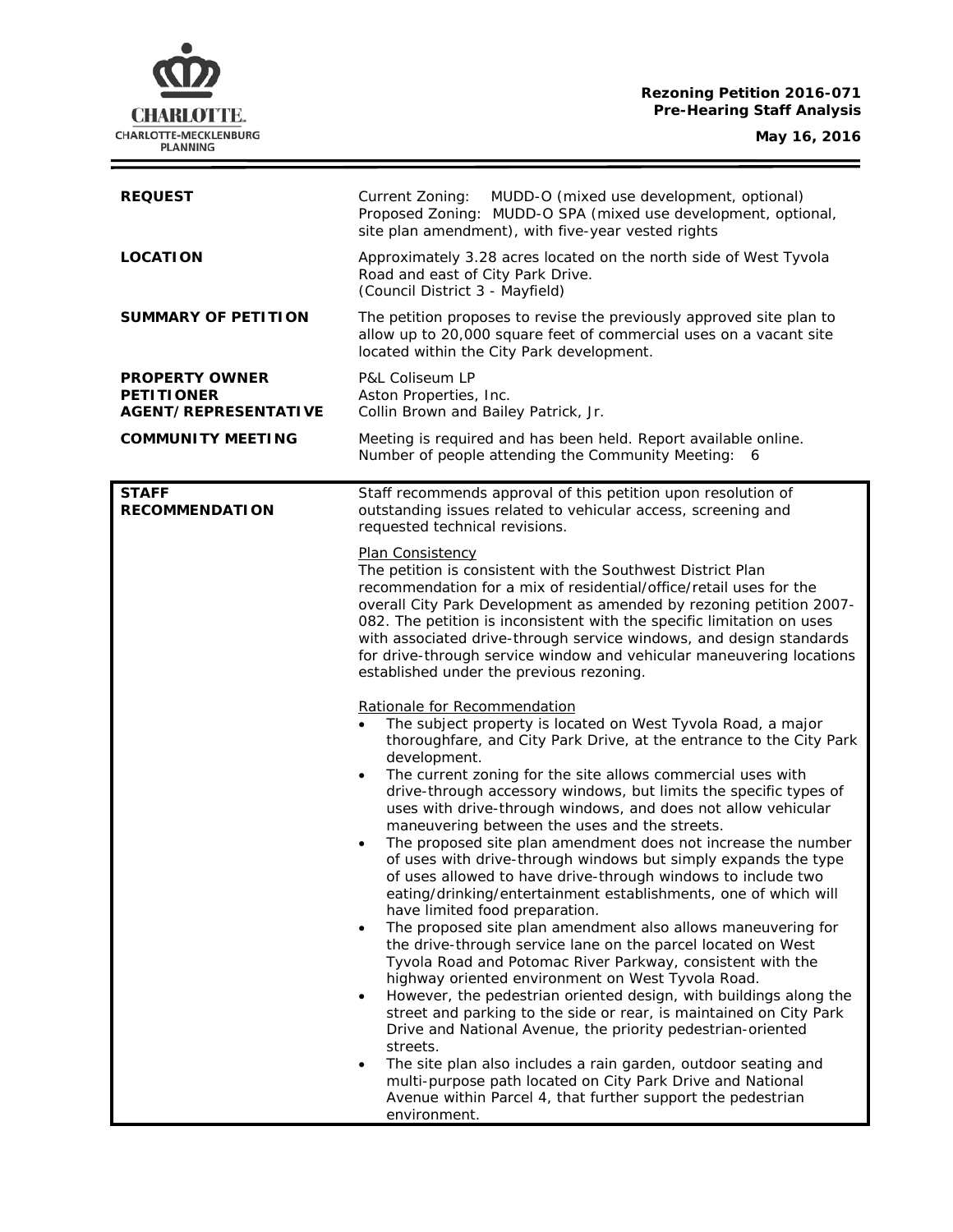#### **PLANNING STAFF REVIEW**

#### • **Proposed Request Details**

The site plan amendment contains the following changes:

- Divides the site into four (4) parcels with Parcels 1-3 depicting building and parking envelopes and Parcel 4 as a rain garden/amenity area with outdoor seating and a multi-purpose path around the perimeter and connecting to the existing public sidewalks.
- Allows development of a maximum 20,000 square feet of commercial uses in up to three (3) buildings with two drive-through service windows; one each on Parcel 1 and 2.
- Prohibits convenience stores with gasoline sales, car washes, and automotive service stations.
- Proposes the following optional provisions:
	- Allows a drive-through service window as an accessory to an eating/ drinking/entertainment establishment use within Parcel 1. This drive-through window shall only be located on the same parcel as the principal use.
	- Allows a drive-through window and a related vehicular circulation lane to be located between a building constructed within Parcel 2 and Tyvola Road and Potomac River Parkway. This drive-through allowance shall be limited to uses similar to a neighborhood food and beverage service, which may serve ice cream, yogurt, coffee, juices, and similar items along with items such as bagels, muffins, sandwiches and pastries provided the following restriction applies: the use will be limited to 2,060 square feet and will provide for on premise cooking of food limited to those food preparation methods that do not require a hood ventilation system.
	- Allows a detached, monument sign up to 10 feet in height and up to 75 feet in sign area, in the location generally depicted on the site's technical data sheet. This sign will serve tenants within the areas identified as Parcel 2 and Parcel 3. This sign shall be permitted in addition to a sign for Parcel 1 which provides for one monument sign for each building located within the City Park site, but limits their size to six feet in height and 36 square feet in sign area. The combined detached sign for Parcels 2 and 3 will be in lieu of a Parcel 3 detached sign.
- Provides access to the site from City Park Drive, National Avenue, and Potomac River Parkway.
- Provides and constructs a new waiting pad for a relocated bus stop on West Tyvola Road.
- Provides architectural renderings with a perspective from the intersections of West Tyvola Road and City Park Drive, and West Tyvola Road and Potomac River Parkway and proposes the following architectural standards/treatments:
	- Specifies proposed building materials.
	- Screens the drive-through window area on Parcel 2 from street view utilizing a trellis structure integrated within a screen wall with a combined minimum height of seven feet.
	- Specifies that a drive-through service window located within Parcel 1 must be internally oriented to the rezoning site and circulation lanes must not be located between the Parcel 1 building and adjacent streets.
	- Provides additional commitments for building and site design to encourage pedestrian activity and reduce blank walls.

#### • **Existing Zoning and Land Use**

- The site is currently vacant and part of the larger City Park mixed/multi-use development approved via rezoning petition 2007-082 for MUDD-O (mixed use development, optional), which allowed the redevelopment of approximately 160 acres occupied by the old Charlotte Coliseum. The approved plan provides for the following:
	- Allows up to 200,000 square feet of retail development; up to two hotels containing in aggregate no more than 350 rooms; up to 400,000 square feet of office development; up to 1,090 for sale residential units consisting of any combination of townhomes, condominiums, flats, and detached duplex or single family residences; and, up to 1,400 for rent multi-family homes.
	- Prohibits the following uses: fast food restaurants with drive through facilities; convenience stores with gasoline sales; car washes; and, automotive service stations.
	- Allows a total of four drive-through service windows and service lanes, one of each for the following uses: a coffee shop; a bank; a drug store; and, a dry cleaner.
	- Approves optional provisions pertaining to parking and maneuvering, open space, drop off areas in front of office buildings, service areas, height requirements, paving systems used on private plazas and walkways, and signage.
- With respect to the subject site, the existing zoning allows for the development of retail with the ability to construct two uses with an associated drive-through service window. The existing zoning limited the uses with drive through service windows to a coffee shop, bank, drug store and dry cleaner. The existing zoning also specifies that drive-through windows shall be on the same parcel as the principal use, located to the rear or side of the use, and limited maneuvering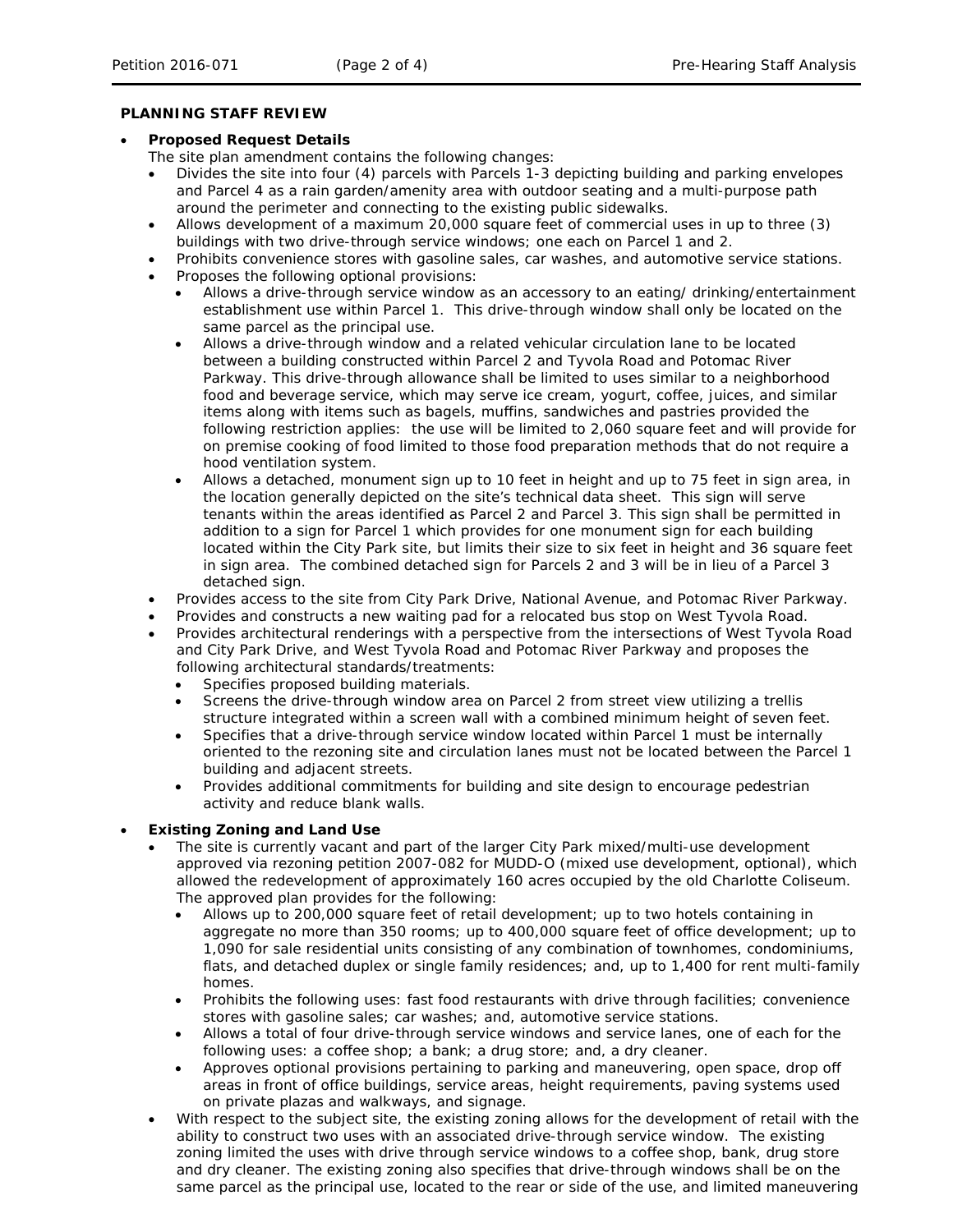and stacking between the building and public and private streets.

- The site is immediately surrounded by acreage that is part of the City Park development that is primarily vacant with the exception of some multi-family buildings and street improvements on properties zoned MUDD-O (mixed use development district, optional).
- Further north is the Charlotte Regional Farmers Market zoned I-2(CD) (general industrial, conditional).
- East is undeveloped acreage and Renaissance Park zoned R-4 (single family residential).
- South and west, across West Tyvola Road, is undeveloped acreage associated with City Park, Renaissance Golf Course and Coffey Creek Business Park, as well as retail, hotel and office uses, zoned, R-3 (single family residential), R-4 (single family residential), O-15(CD) (office, conditional), and I-1(CD) (light industrial, conditional).
- See "Rezoning Map" for existing zoning in the area.

# • **Rezoning History in Area**

• There have been no rezonings in the immediate area in recent years.

# • **Public Plans and Policies**

- Rezoning petition 2007-082 updated the *Southwest District Plan* (1991) recommendation for the overall area in which the site is located to residential/office/retail land uses.
- The adopted rezoning petition had specific design guidelines for this site which stipulated that drive-through windows would only be allowed for specific uses, and would be located to the rear or side of the principal use. Stacking and maneuvering for drive-through windows was also limited between the principal use and public or private streets.

# • **TRANSPORTATION CONSIDERATIONS**

- This site is bordered by local streets and an existing major thoroughfare. This site plan substantially complies with transportation facilities and approved driveways from the original rezoning. CDOT has not identified any negative impacts to the transportation facilities in the area.
- See Outstanding Issues, Note 1.
- **Vehicle Trip Generation:**
	- Current Zoning:

Existing Use: 0 trips per day (based on vacant site).

Entitlement: 2400 trips per day (based on 20,000 square feet of commercial use with one drive through service window).

Proposed Zoning: 2900 trips per day (based on 20,000 square feet of commercial use with two drive through service windows).

**DEPARTMENT COMMENTS** (see full department reports online)

- **Charlotte Area Transit System:** No issues.
- **Charlotte Department of Neighborhood & Business Services:** No issues.
- **Charlotte Fire Department:** No comments received.
- **Charlotte-Mecklenburg Schools:** Non-residential petitions do not impact the number of students attending local schools.
- **Charlotte-Mecklenburg Storm Water Services:** No issues.
- **Charlotte Water:** Charlotte Water currently has water system availability via existing 12-inch water mains located along West Tyvola Road and National Avenue and sewer system availability via an existing eight-inch sewer main located along National Avenue.
- **Engineering and Property Management:** No issues.
- **Mecklenburg County Land Use and Environmental Services Agency:** No issues.
- **Mecklenburg County Parks and Recreation Department:** No issues.

## **OUTSTANDING ISSUES**

**Transportation** 

1. Remove "Full Access" label from Drive #1 and add "Right In/Right Out Only."

Site and Building Design

2. Provide commitment for screen wall and landscaping along all streets where drive-through services lanes and/or parking abut the street. Also, commit that all walls will be constructed of materials generally compatible with the buildings to which they relate